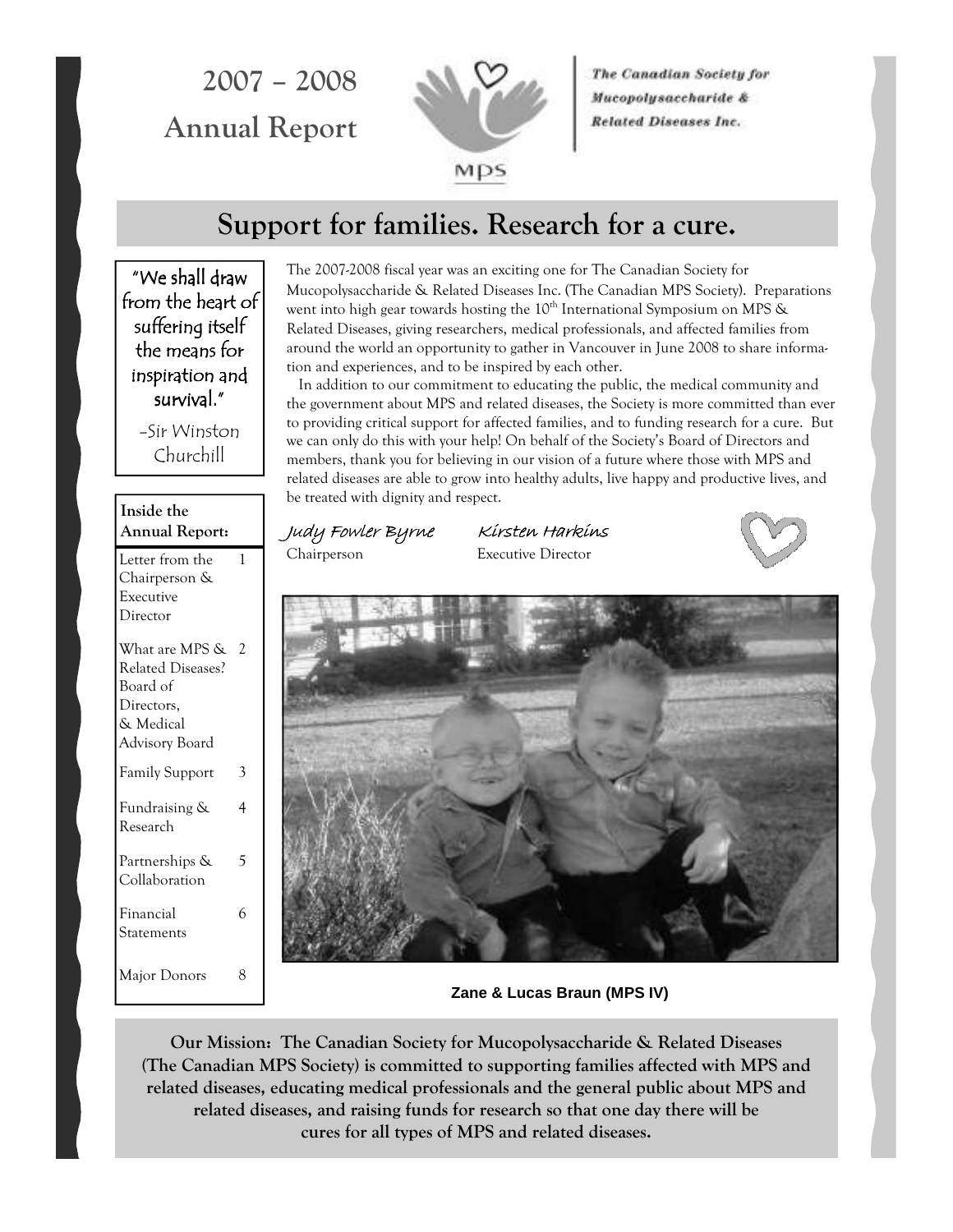# What are MPS and Related Diseases?

Mucopolysaccharide (MPS) and related diseases are lysosomal storage disorders (LSDs) caused by genetically inherited enzyme deficiencies. Because affected individuals lack particular enzymes necessary for normal cell degradation and recycling, substances store throughout their bodies, causing progressive damage to their hearts, bones, joints, respiratory systems and, sometimes, central nervous systems. While babies affected with MPS or related diseases often show no signs of disease, symptoms appear and intensify as storage increases.

## HOW ARE MPS AND RELATED DISEASES INHERITED?

Lysosomal storage diseases are usually autosomal recessive disorders, inherited from healthy parents who have no idea they carry a common recessive gene: for carrier parents, there is a one in four chance with every pregnancy that their child will inherit one recessive gene from each parent and suffer from the carried disease. MPS II (Hunter Syndrome) and

Fabry Disease are x-linked recessive disor-course facial features, short stature, corders, meaning they are transmitted by carrier mothers to her sons: for carrier mothers, there is a one in two chance of an x-linked disorder occurring in the birth of a son. Parents of an affected child have the option of prenatal testing to determine if their next child will be affected by the same disease, and should seek genetic counseling before planning to have additional children or to inquire about available carrier testing for their healthy children. The occurrence of MPS in the population is estimated to be one in 25,000 births.

## WHAT ARE THE MAJOR CHARACTERISTICS OF MPS?

A wide spectrum of clinical involvement is seen in all MPS and related diseases ranging from onset of symptoms at birth leading to death in early childhood to later onset with a near normal life span. While specific enzyme deficiencies, and effects, vary from syndrome to syndrome, characteristics are often shared by individuals with MPS including:

neal clouding, speech and hearing impairment, chronic runny nose and diarrhea, hernias, heart disease, bone disease, stiff joints, liver and spleen enlargement, hyperactivity, mental retardation, and shortened life expectancy.

## TREATMENTS:

Currently there is no cure for MPS or related lysosomal storage disorders and until recently, treatment for MPS and related diseases has been primarily symptomatic, with bone marrow transplantation considered a successful, although high-risk, procedure in some cases. Research in the past decade, however, has led to exciting advancements in gene therapy as well as to the development of enzyme replacement therapies (ERTs). Continued research is necessary in order to find cures for all types of MPS and related diseases.

\*A full list of lysosomal storage disorders can be found on our website: www.mpssociety.ca

# 2007-2008 Board of Directors and Medical Advisory Board

EXECUTIVE DIRECTOR: Kirsten Harkins

## BOARD OF DIRECTORS:

Chair—Judy Fowler Byrne MPS I parent, ON Vice-Chair—Debbie Braun MPS IV parent, ON Treasurer—Delane Terrillon CGA, BC Secretary—Carrie Nimmo MPS I aunt, BC Barb Boland MPS III parent, NL Todd Harkins MPS I parent, BC Aubrey Hawton MPS III parent, ON Simon Ibell MPS II adult, ON Jim LeMaitre MPS I parent, ON Jean Linden MPS III parent, BC

Mary Nelis MPS I parent, QC Deb Purcell MPS II parent, BC Kathie Stephens MPS III caregiver, ON

## MEDICAL ADVISORY BOARD:

Chair—Lorne Clarke, MD, CM, FRCPC, FCCMG University of British Columbia, BC Robin Casey, MD, MSc Alberta Children's Hospital, AB Joe Clarke, MD, PhD Hospital for Sick Children, ON Cheryl Rockman Greenberg, MD, CM, FRCP Winnipeg Children's Hospital, MB Mark Ludman, MD, FRCPC, FCCMG IWK Health Centre, NS Serge Melancon, MD Montreal Children's Hospital, QC

Tony Rupar, BSc, PhD University of Western Ontario, ON Sylvia Stockler, MD BC Children's Hospital, BC



**The Canadian Society for** Mucopolysaccharide & **Related Diseases Inc.** 

PO Box 30034, RPO Parkgate North Vancouver, BC V7H 2Y8

T: (604) 924-5130/1-800-667-1846 F: (604) 924-5131

> info@mpssociety.ca www.mpssociety.ca

Registered Charity # 12903 0409 RR0001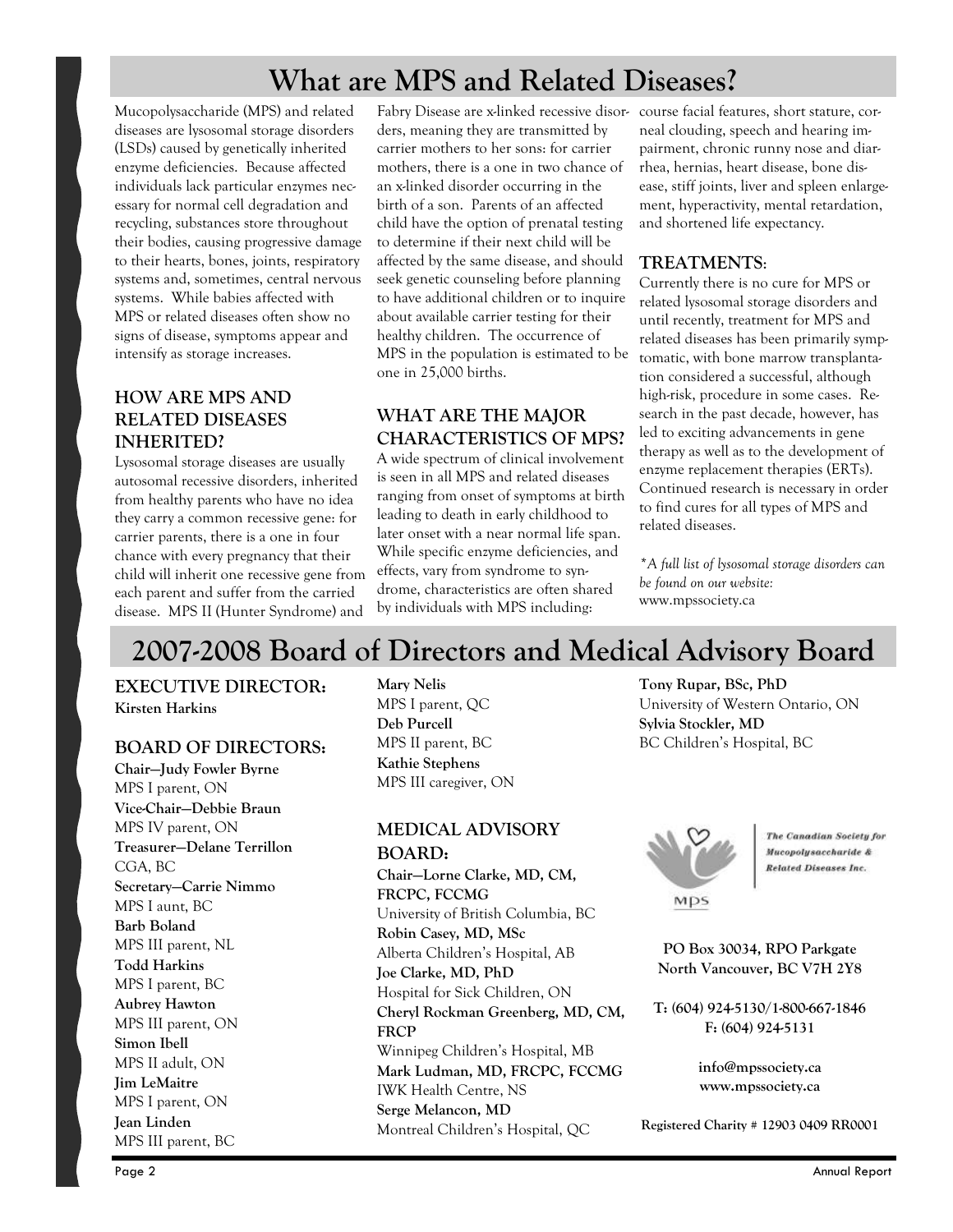# Support for families:

## SUPPORT & EDUCATION:

The Canadian MPS Society originated as a support group for affected families, and thanks to the generous financial support of our committed members, sponsors and donors, we were able to continue to develop our family support programs during the past fiscal year. Some highlights:

We implemented a new Canadian Family Travel Bursary Program as part of our Family Assistance Program in order to help Canadian families attend the 10th International Symposium on MPS & Related Diseases in Vancouver. In addition, we funded several Family Assistance Program grants, totaling \$4,724.00, to help families with costs associated with caring for their children with MPS.



A new website was launched, with a platform to support online donations, event registration, and membership renewal.

We continued to publish our popular quarterly newsletters to allow our members to keep upto-date on other

affected families, MPS medical news and upcoming events, and for the first time, we published an electronic version of our family referral directory, to allow our members to connect with each other on a more personal level.

We continued to provide bereavement support to families grieving the loss of a loved child to MPS or a related disease.

The Society issued a press release June 27, 2007 to celebrate Health Canada's marketing approval of enzyme replacement therapy for MPS II (Hunter Syndrome), and although a few patients in BC and Alberta were given access to this treatment, the federal Common Drug Review made a negative funding recommendation in December 2007, as did Ontario's Committee to Evaluate Drugs. The Society fought to ensure all Canadian patients needing treatment were given access, and issued another press release on February 29, 2008—the first International Rare Disease Day-to raise awareness of the inequity of the funding situation in Canada. To celebrate International Rare Disease Day, Canadians with MPS were featured in a National Post newspaper supplement and at a "newsmakers' breakfast" in Ottawa. And, on February 28, Society members were part of a group of health advocates who met with 65 Members of Parliament to educate them on the issues relating to those affected with rare disorders in Canada.

As part of our new Patient Outreach Program, and in order

to address some of the issues arising for families affected with MPS II in the eastern part of the country, the Society invited affected families—both member families and those who were



not already involved with the Society—to attend an MPS II patient meeting in Ontario on February 24, 2008 at Sick Kids Hospital in Toronto.

We also had representation at an MPS IV family meeting held in Quebec

by the PQMGO, where we reached out to Quebecois families, many of whom are now new members of the Society. We published our brochures for the first time in French and began adding French content to our newsletters, with hopes of translating our MPS IV booklet into French so that we can better serve our Francophone members.

International MPS Day—May 15, 2007—was a day to recognize, remember, and honour those whose lives are touched by



MPS, and we recognized this day with our international friends by sending out e-cards from the Join the Search campaign, and encouraged our members to mark this day in whatever way was meaningful to them.

In the summer of 2007, we collaborated with Genzyme on an international MPS I patient survey, along with several other international MPS societies. Information

collected from the patient surveys was published and is available for viewing at www.mpssociety.org.

**Clockwise from left: Sheena Hodder (MPSIII); Nathaniel Phaneuf (MPS II); Trevor MacDonald (MPS I-H) at his 10 year post-transplant tourney.**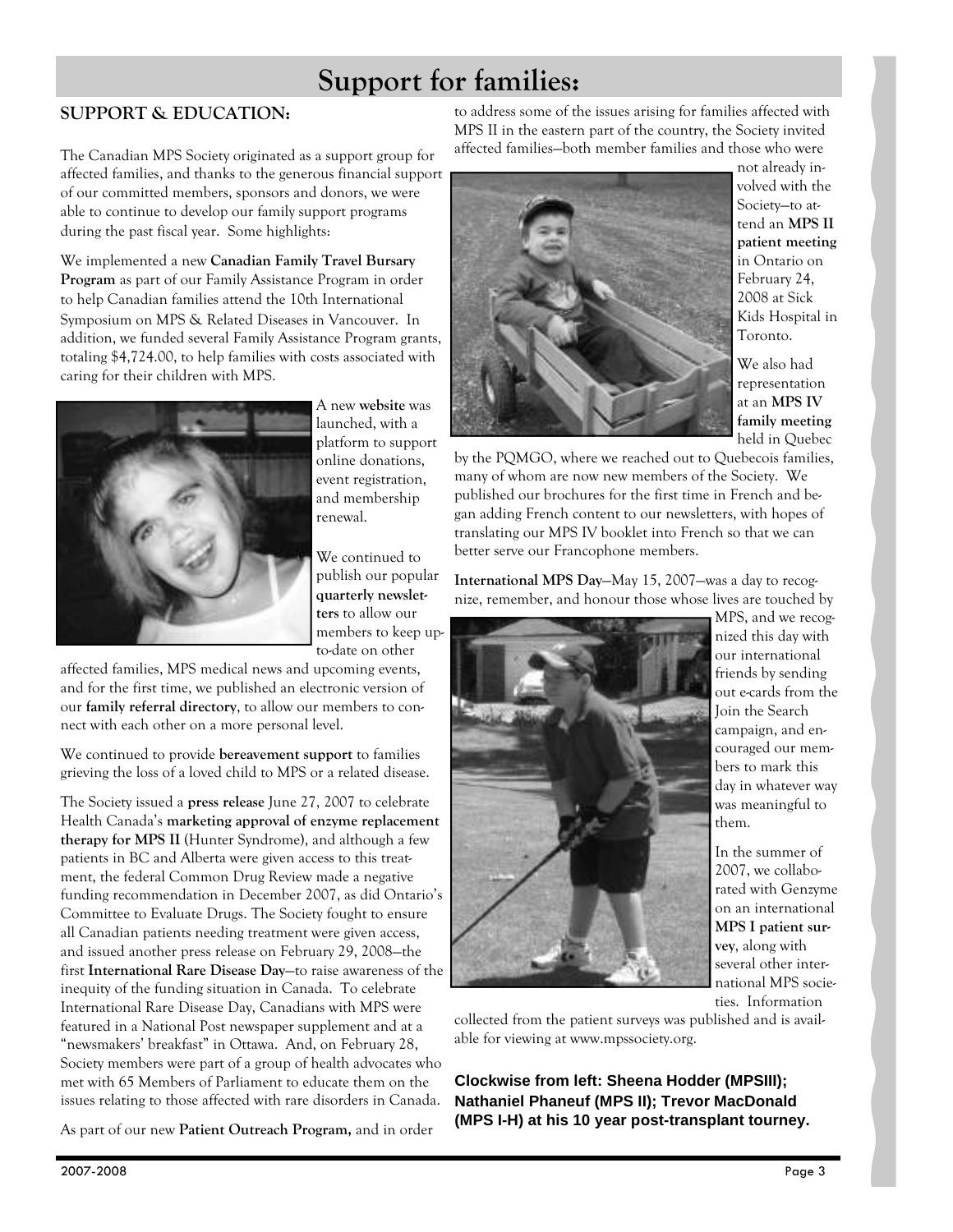# Research for a cure:

## FUNDRAISING:

The Society's initiatives wouldn't be possible without the funds raised by many of our dedicated members and their committed circles of supporters. The Society netted an amazing \$101,527.00 in fundraising revenue during the 2007- 2008 fiscal year. Thanks to all involved for your support.

Canadian MPS Jeans Days were held at various locations in October 2007, raising both funds and awareness.



The 2007 MPS CUP Fantasy Hockey Game and Gala netted over \$80,000.00 to "help kids raise their arms in victory over MPS". We thank the players, committee members, and countless volunteers for their dedication to our Society and its members.



30, 2007. Several Society members and supporters either ran,

**The Chayer family with Jonathan (MPS III) at the 2008 Scotiabank Toronto Waterfront Marathon; Right: Kyle Turris & Nicklas Harkins (MPS I) at the 2007 MPS CUP.** 

walked, or wheeled to raise funds and awareness for the Society and over \$12,000.00 was raised thanks to the enthusiastic team effort and the leadership of team captain Judy Byrne. Special thanks to Pierre Chayer, who ran the full Marathon and raised several thousand dollars for our cause. Thanks to everyone who took part – we look forward to Team MPS's continuing participation in this annual event.

## Just Singin Round (JSR): The

Canadian MPS Society was the featured charity at February 2008's JSR event at the Vancouver Rowing Club. JSR is a



monthly singer-songwriter showcase – funds raised are divided equally at the end of the year amongst 12 participating charities. The Society received \$2,500.00 from JSR in December 2007 for February 2007's involvement, and will receive a cheque in December 2008 for our participation in February 2008. We are excited to be on the roster again for 2009.

Annual Fund: Our third Annual Fund campaign took place in December 2007 and resulted in \$3,640.00 in revenue.

Many other local fundraisers also took place. Thanks to everyone for their efforts—even small amounts raised add up!

## 2007-2008 RESEARCH GRANTS:

### Brain-targeted MPS II therapy delivered by microencapsulated cells

Principal Investigator: Dr. Murray Potter Research conducted at: McMaster University, Hamilton, ON Funds allocated: March 2007: \$20,000.00 Funds allocated: June 2007: \$20,000.00 (the first installment was issued in the 2007-2008 fiscal year)

## A monoclonal Antibody Based ELISA for Heparin Cofactor II- Thrombin Complex

Principal Investigator: Dr. Lorne Clarke Research conducted at: University of British Columbia Funds allocated: March 2008: \$40,000.00

### NAGLU – Apolipoprotein for treatment of Sanfilippo B syndrome

Principal Investigator: Dr. Patricia Dickson Research conducted at: Los Angeles Biomedical Research Institute Funds allocated: March 2008: \$40,000.00

#### 2007 SUMMER STUDENTSHIP RESEARCH GRANTS: Brain-targeted MPS II therapy delivered by microencapsulated cells

Researcher: Jason Schwindt Research conducted at: McMaster University Medical Centre Amount allocated: \$4,000.00

## Evaluation & implementation of new fluorometric enzyme assays, for diagnosis & monitoring of patients with lysosomal disorders

Researcher: Patrick Wong Research conducted at: University of British Columbia Amount allocated: \$4,000.00

Mucopolysaccharidosis Type III B (Sanfilippo syndrome): Expression & purification of human recombinant a-N-acetylglucosaminidase from cultured Sf9 cells for uptake studies & potential therapeutic treatment. Researcher: Tasha Kulai Research conducted at: University of Victoria Amount allocated: \$4,000.00

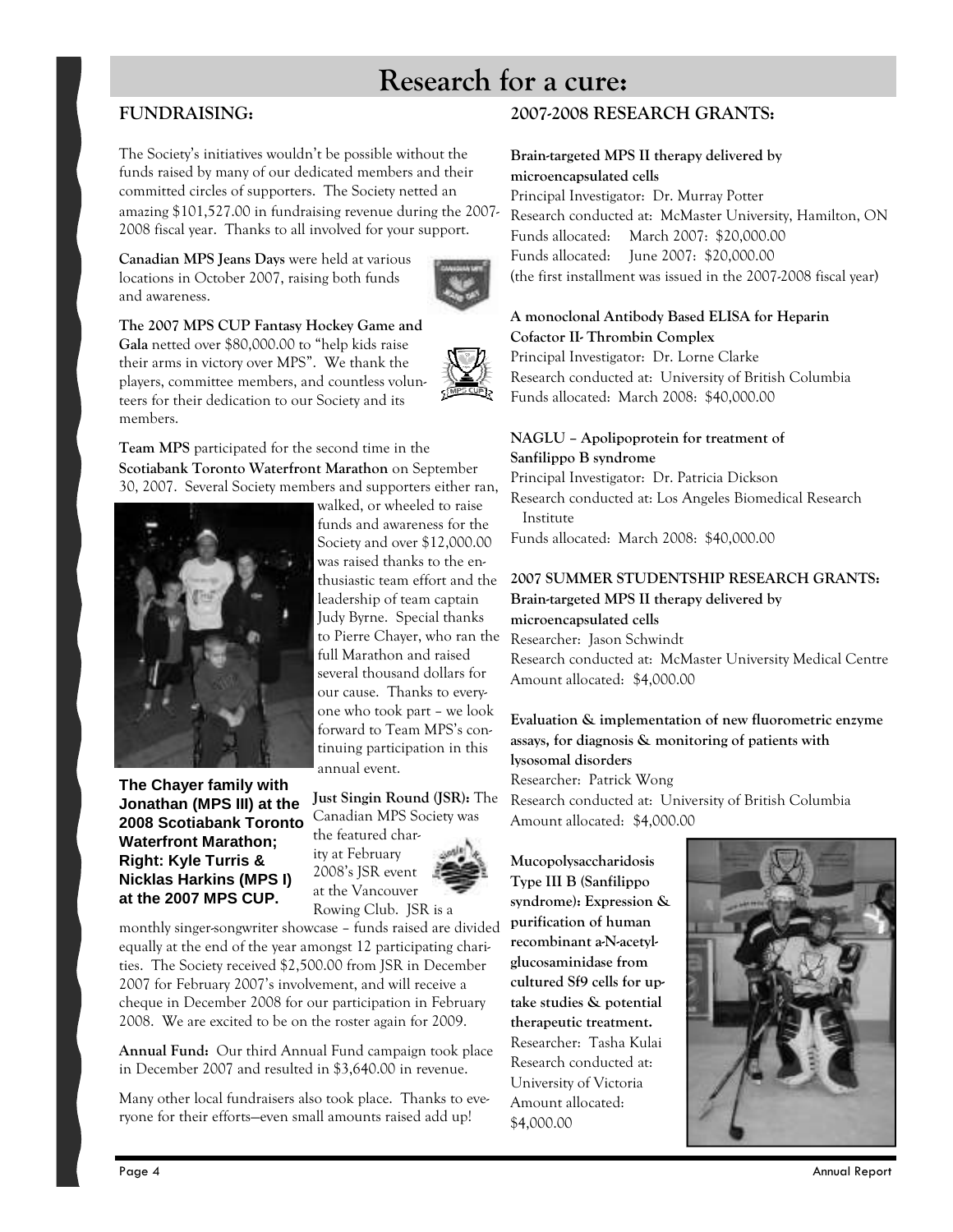# We can't do it alone!

## PARTNERSHIPS:

In order to achieve our goals, the Society has forged strong partnerships with national and international organizations and networks.

CORD (The Canadian Organization for Rare Diseases): Our Executive Director sits on the Board of Directors of CORD and our society continues to support CORD in its efforts to have rare disease treatments funded and to have orphan drug policy implemented in Canada. The Society was actively involved in CORD's first-ever International Rare Disease Day initiatives, and in its work with MP Don Bell around his Motion-426 in support of rare disorders.



**The Canadian MPS Society's Executive Director Kirsten Harkins with CORD President Durhane Wong-Reiger and North Vancouver MP Don Bell at the "newsmakers' breakfast" held in Ottawa in celebration of the first ever International Rare Disease Day;** 

**Right: Trey Purcell (MPS II) taking some shots at the inaugural Tacos for Trey event, which benefited the MPS II Research Fund.** 

## GOLD (Global Organization for Rare Diseases):

We are affiliate members of this international organization, aimed at improving education and knowledge about LDSs, fostering collaborative research, creating standards for diagnosis and testing for LSDs and fostering coordination amongst existing patient registries to develop a global resource. GOLD videotaped all scientific sessions at the International Symposium on MPS & Related Diseases in Vancouver and has posted them for viewing on its site: www.goldinfo.org.

## The International MPS Network:

The Society is a member of the International MPS Network, and meetings were held in Poland in the spring of 2007 and in Belgium in the fall of 2007 to discuss issues of common concern.

Canadian Lysosomal Storage Disorder Network (CLSDN): CLSDN is made up of leaders of various Canadian lysosomal storage disorder patient groups, representing MPS, Niemann-Pick, Fabry, Gaucher, and Tay-Sachs patients. We look forward to future collaboration with this group as we work toward our common goals.



## MPS II Research Fund:

Deb and Ryan Purcell have initiated an MPS II Research Fund to fund research into CNS issues relating to MPS II. The Society is administering this fund and facilitating research applications and grant disbursements. On May 5, 2007, the Purcell family held their first fundraiser, Tacos for Trey, and raised enough money to fund the second \$20,000.00 instalment of Dr. Murray Potter's 2007 research grant (the Society funded the first instalment of this grant on March 31, 2007). The MPS II Research Fund also contributed \$15,000.00 toward Dr. Clarke's 2008 grant, and \$4,000.00 toward Jason Schwindt's Summer Studentship Research Grant.

Note: The MPS II Research Fund's revenue is reported as its gross revenue (\$45,652) less its expenditures (\$43,289).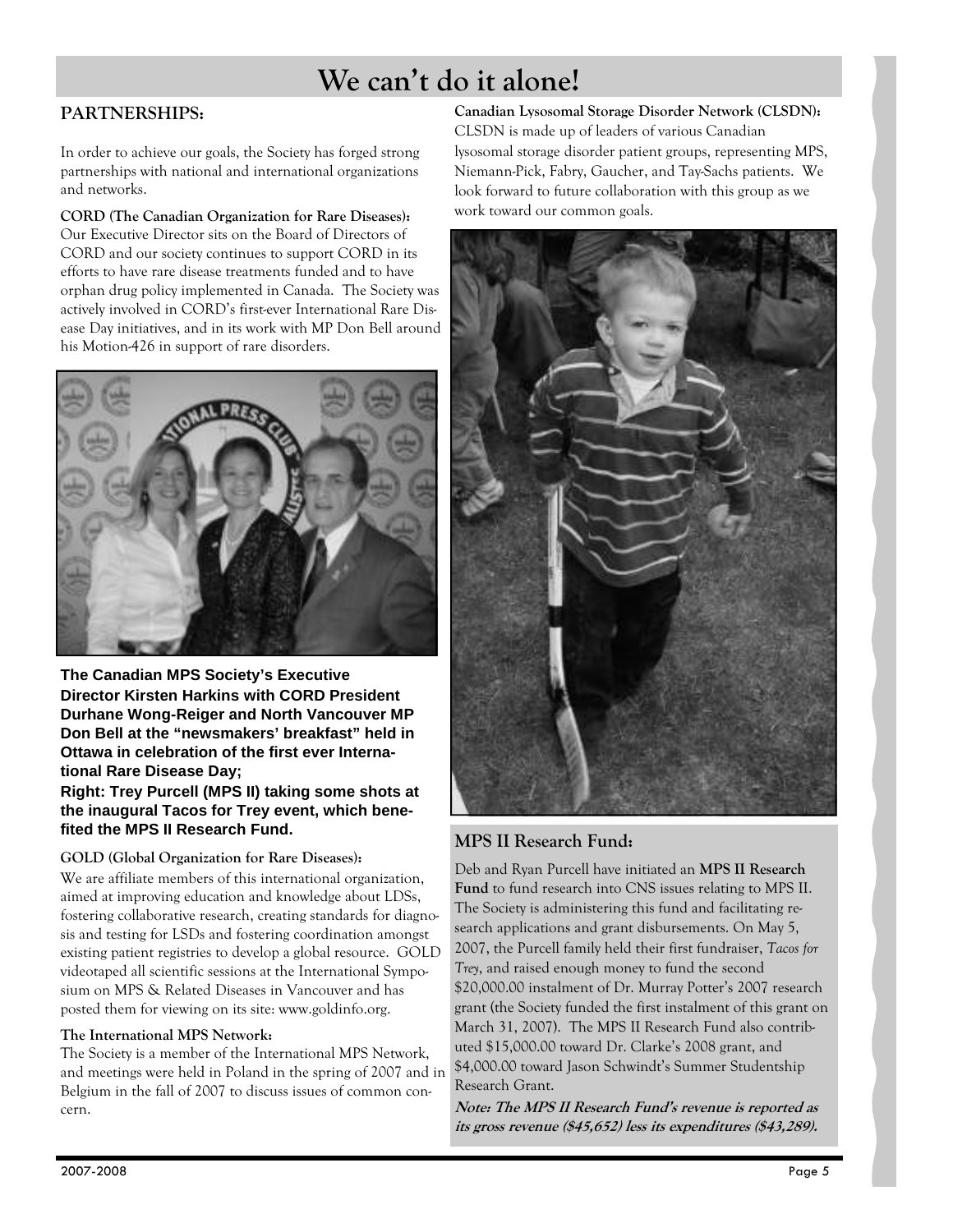# Financial Statements for the Year Ended March 31, 2008

### To the Directors of The Canadian Society for Mucopolysaccharide & Related Diseases Inc.,

 We have reviewed the balance sheet of The Canadian Society for Mucopolysaccharide & Related Diseases Inc. as at March 31, 2008, and the Statement of Revenue, Expenditures and Surplus for the year then ended.

 Our review was made in accordance with generally accepted standards for review engagements and accordingly consisted primarily of enquiry, analytical procedures and discussion related to information supplied to us by the Society.

 A review does not constitute an audit and consequently we do not express an audit opinion on these Financial Statements.

 Based on our review, nothing has come to our attention that causes us to believe that these Financial Statements are not, in all material respects, in accordance with Canadian generally accepted accounting principles.

Quantum Accounting Services Inc. Vancouver, BC June 25, 2008

| Balance Sheet as at March 31, 2008 |          |          |  |
|------------------------------------|----------|----------|--|
| (Unaudited)                        |          |          |  |
| March 31                           | 2008     | 2007     |  |
| Assets                             |          |          |  |
| Cash and short term deposits       | 91,910   | 86,991   |  |
| Sales tax receivable               | 1,733    | 627      |  |
| Accrued interest receivable        | 628      | 782      |  |
| Prepaid Expenses                   | 1,500    | 6,862    |  |
| <b>Total Current Assets</b>        | \$95,771 | \$95,262 |  |
| Liabilities                        |          |          |  |
| Accounts payable                   |          |          |  |
|                                    | 950      | 850      |  |
| Deferred Revenue*                  |          | 10,000   |  |
| Deferred Revenue**                 | 6,395    |          |  |
| <b>Total Current Liabilities</b>   | 7,345    | 10,850   |  |
| Surplus                            | 88,426   | 84,412   |  |
|                                    | \$95,771 | \$95,262 |  |

\*\*2008 MPS CUP

On behalf of the Board of Directors,

Delane Terrillon Judy Fowler Byrne Treasurer Chairperson

Notes to Financial Statements:

(Unaudited)

Note 1. Organization

The Canadian Society for Mucopolysaccharide & Related Diseases Inc. is incorporated under the laws of Canada as a not-forprofit organization and is registered under the Income Tax Act as a charitable organization and as such is not subject to income taxes. The Society's aim is to provide support for families whose children are affected with storage diseases, to bring about more public awareness of lysosomal storage diseases, and to raise funds to further research into storage diseases.

Note 2. Significant Accounting Policies

## Revenue Recognition

The Society follows the deferral method of accounting for contributions.

## Capital Assets

Capital assets are not recorded on the balance sheet. Expenditures for capital assets in the year are recorded as expenses and disclosed in the statement of operations. The capital assets of the Society consist of office equipment and computer software. Volunteer Services

The work of the Society is dependent on the efforts of many volunteers. Because these services are not normally purchased by the Society and because of the difficulty of determining their fair value, donated services are not recognized in these financial statements.

## Financial Instruments

Unless otherwise noted, it is management's opinion that the Society is not exposed to significant interest rate or credit risks arising from its financial instruments.

 Significant cash balances are being held at one major financial institution. The Society has a term deposit totaling

\$71,169 which bears interest at 3.55%, semi-annually and matures December 2008.

## Note 3. Fundraising

Fundraising revenue is comprised of gross revenue in the amount of \$126,433.25 (2007—\$119,347.74) less expenditures in the amount of \$24,905.57 (2007—\$27,817.10).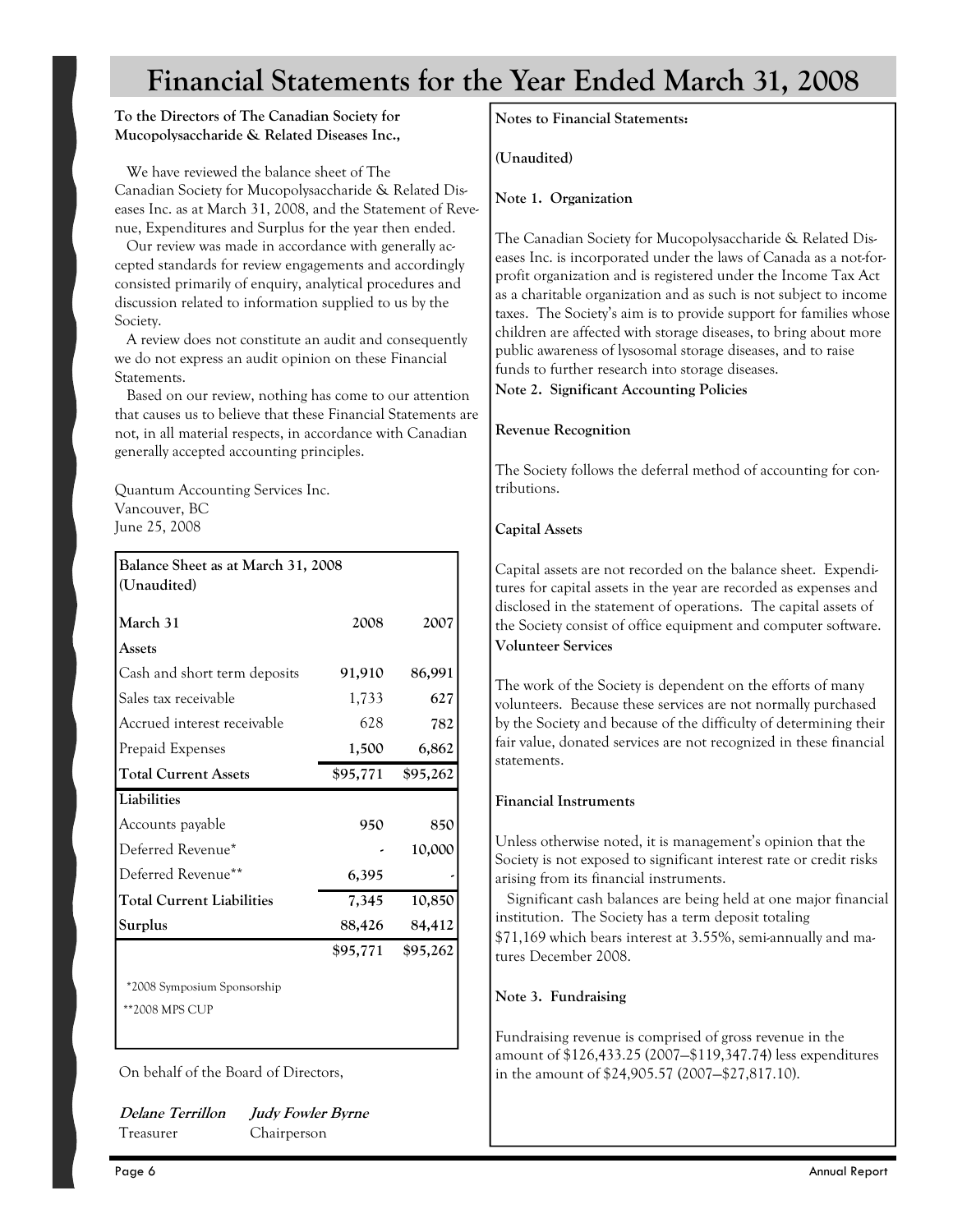| Financial Statements for the Year Ended March 31, 2008        |         |          |  |
|---------------------------------------------------------------|---------|----------|--|
| For year ended March 31, 2008:                                | 2008    | 2007     |  |
| Revenue                                                       |         |          |  |
| Fundraising, net of related expenses (Note 3)                 | 101,527 | 91,531   |  |
| Donations                                                     | 57,467  | 57,339   |  |
| 2008 Symposium                                                | 10,000  |          |  |
| Awareness bracelet sales                                      | 320     | 995      |  |
| Memberships                                                   | 3,089   | 3,550    |  |
| Interest                                                      | 2,372   | 2,225    |  |
| Sales                                                         | 323     | 768      |  |
| Conference Revenue                                            |         | 22,204   |  |
| MPS II Research Fund (see note on page 5)                     | 2,363   | 700      |  |
| Miscellaneous Income                                          | 2,283   |          |  |
| <b>Total Revenue</b>                                          | 179,744 | 179,310  |  |
| Expenditures                                                  |         |          |  |
| Salaries and contract fees                                    | 44,665  | 37,088   |  |
| 2008 Symposium                                                | 19,787  |          |  |
| Printing, brochures and postage                               | 7,279   | 7,982    |  |
| Awareness bracelets                                           |         | 754      |  |
| Telephone and internet                                        | 3,205   | 3,660    |  |
| Travel                                                        | 9,135   | 7,408    |  |
| Office expense                                                | 4,719   | 3,053    |  |
| Family assistance donations                                   | 4,724   | 5,495    |  |
| Computer Software                                             | 1,590   | 11,128   |  |
| MPS II Fundraising expense                                    | 1,405   |          |  |
| Consulting/Website fees                                       |         | 4,178    |  |
| Non-recoverable GST                                           | 1,676   | 1,813    |  |
| Insurance                                                     | 493     | 1,100    |  |
| Professional fees                                             | 1,050   | 850      |  |
| Meetings                                                      | 2,192   | 1,728    |  |
| Conferences                                                   |         | 39,.291  |  |
| Membership Dues                                               | 810     | 768      |  |
| Promotional Items                                             |         | 2,916    |  |
|                                                               | 102,730 | 129,214  |  |
| Research grants                                               | 73,000  | 68,000   |  |
| Total Expenditures                                            | 175,730 | 197,214  |  |
| Excess/(Deficiency) of revenue over expenditures for the year | 4,014   | (17,903) |  |
| Surplus, beginning of year                                    | 84,412  | 102,315  |  |
| Surplus, end of year                                          | 88,426  | 84,412   |  |